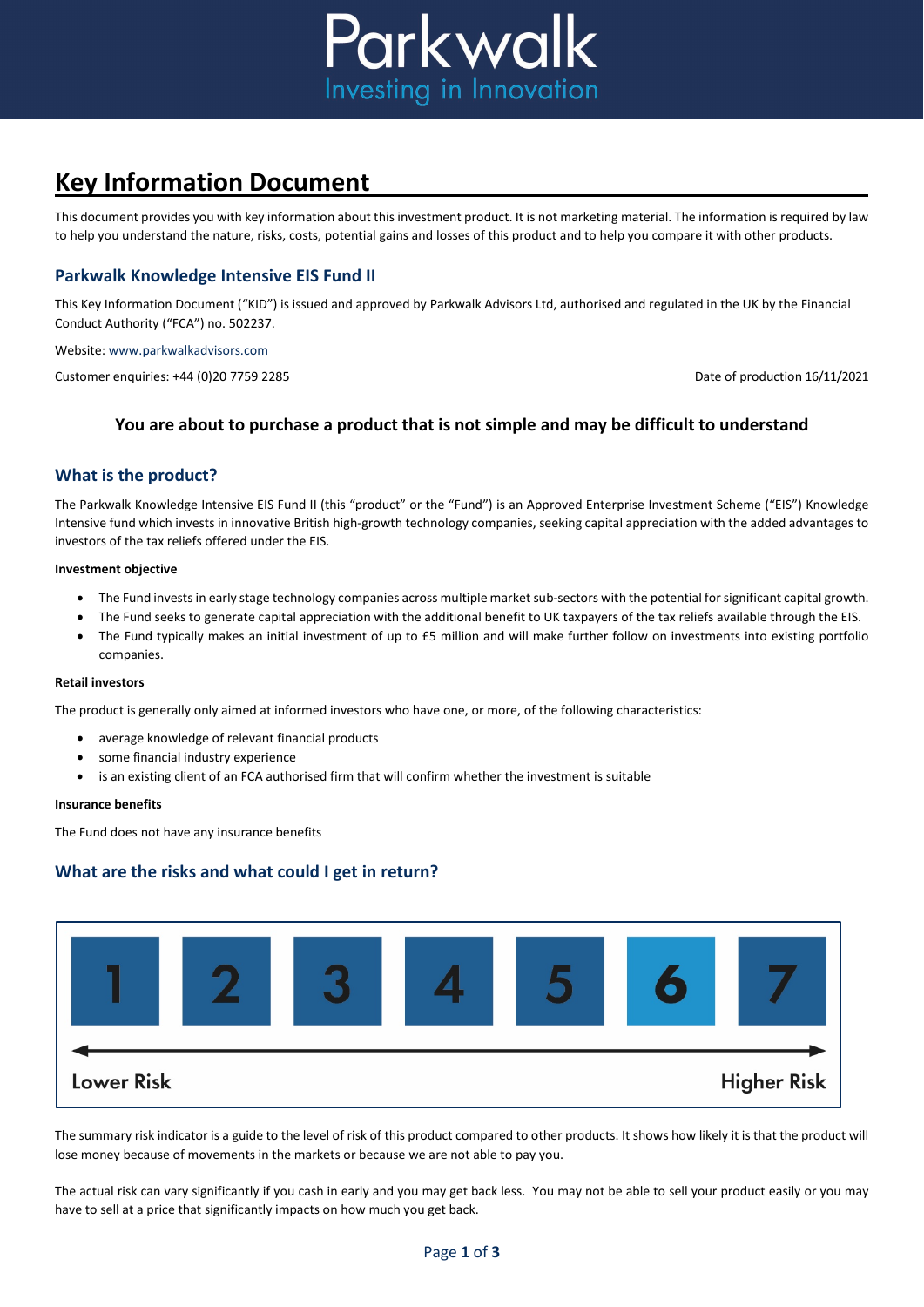

We have classified this product as 6 out of 7, which is the second highest risk class. This rates the potential losses from future performance at a high level, and poor market conditions are very likely to impact the performance of the Fund.

Investing in the Fund will expose you to investments in unquoted early stage companies which carry a high degree of risk, including illiquidity, lack of dividends, loss of investment and dilution. You may not receive back any of the money invested.

This product does not include any protection from future market performance so you could lose some or all of your investment.

If the Fund's underlying investments fail you could lose your entire investment.

The risk indicator assumes a recommended holding period of 8 Years.

#### **Performance scenarios**

| <b>Scenarios</b>                |                                     | 1 Year   | 4 Years  | 8 Years |
|---------------------------------|-------------------------------------|----------|----------|---------|
| <b>Unfavourable</b><br>scenario | What you might get back after costs | £8.254   | £8.508   | £9,980  |
|                                 | Average return each year            | $-17.5%$ | $-4.0%$  | 0.0%    |
| <b>Moderate</b>                 | What you might get back after costs | £9,851   | £13,996  | £16,777 |
|                                 | Average return each year            | $-1.5%$  | $+8.8%$  | $+6.7%$ |
| <b>Favourable</b>               | What you might get back after costs | £11,078  | £15,194  | £20,769 |
|                                 | Average return each year            | $+10.8%$ | $+11.0%$ | $+9.6%$ |

This table shows the valuation of unrealised (and part-realised) investments at one, four and eight years under different scenarios, assuming that you invest £10,000. It may not be possible to sell investments at the assumed valuations. The scenarios shown illustrate how your investment could perform. You can compare them with the scenarios of other products.

The scenarios presented are an estimate of future performance based on evidence from the past on how the value of this investment varies, and are not an exact indicator. What you get will vary depending on how the market performs and how long you keep the product.

This product cannot be easily cashed in. This means it is difficult to estimate how much you would get back if you cash in before the end of the recommended holding period. You will either be unable to cash in early or you will have to make a large loss and/or pay high costs if you do so.

The figures shown include all the costs of the product itself, where applicable, but may not include all the costs that you pay to your adviser or distributor. The figures do not take into account your personal tax situation, which may also affect how much you get back. These figures are not inclusive of any upfront income tax relief.

## **What happens if Parkwalk is unable to pay out?**

Having taken external advice, and the FCA having accepted written submissions by Parkwalk in this regard, Parkwalk is of the view that the FSCS does not apply to its AIFs. As a result, investors in the Parkwalk Funds are not covered by the FSCS should Parkwalk fail and investors have a valid civil claim against the firm in relation to actions or matters undertaken by it. However, the Custodian, which holds all client monies on behalf of the investors in the Parkwalk Funds, has confirmed to Parkwalk that it is covered by the FSCS. At present, the maximum amount of compensation available for claims of this sort is £85,000 per eligible investor. Further information about compensation arrangements is available from the Financial Services Compensation Scheme, PO Box 300, Mitcheldean, GL17 1DY, and further information about the FSCS may be found at: www.fscs.org.uk

## **What are the costs?**

The Reduction in Yield (RIY) shows what impact the total costs you pay will have on the investment return you might get. The total costs take into account one-off, ongoing and incidental costs. The amounts shown here are the cumulative costs of the product itself, for three different holding periods. The figures assume you invest £10,000. The figures are estimates and may change over time. The figures include VAT and performance fees where applicable.

The person selling you or advising you about this product may charge you other costs. If so, this person will provide you with information about these costs, and show you the impact that all costs will have on your investment over time.